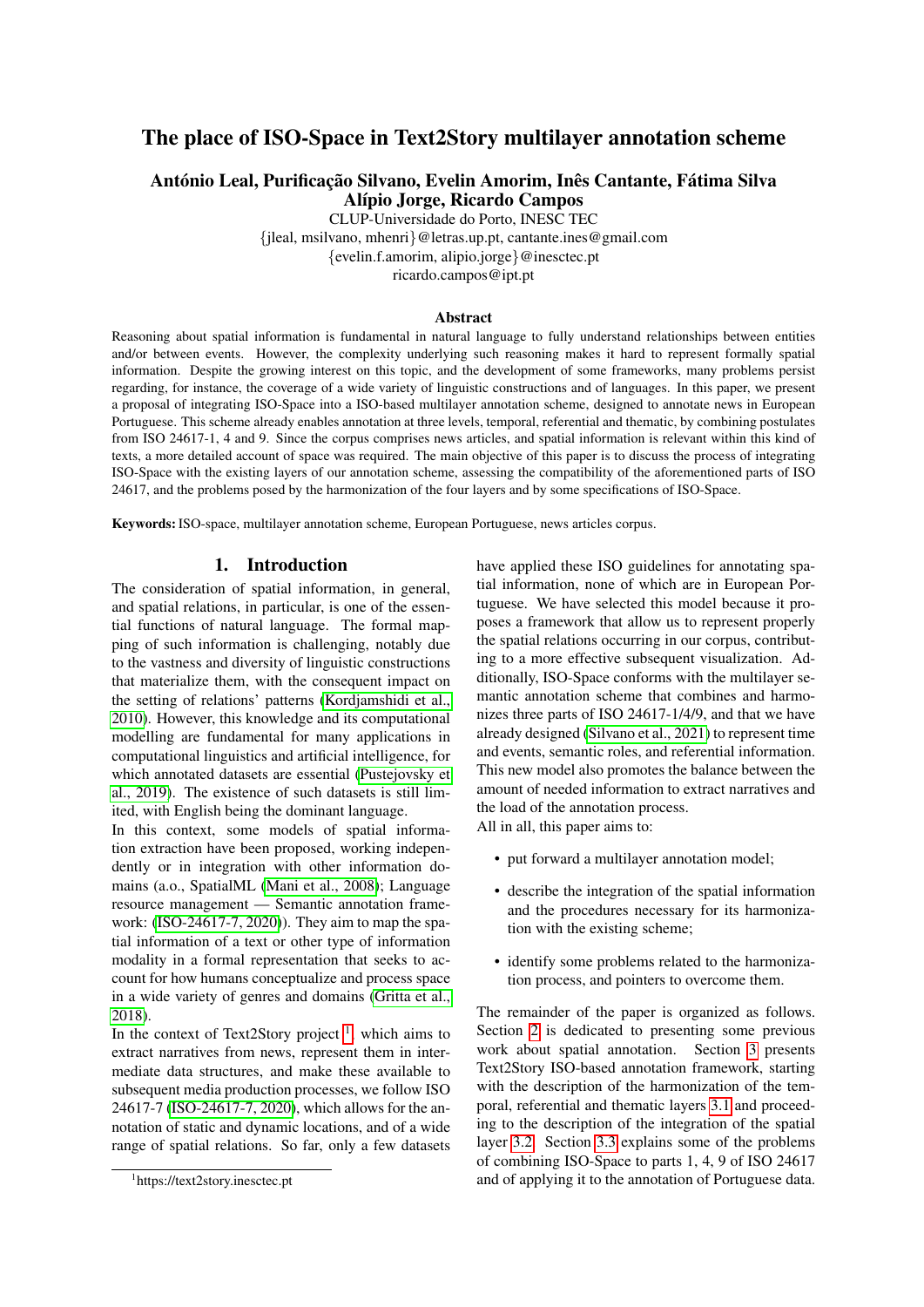Finally, some concluding remarks and future work are provided in Section [4.](#page-7-0)

# 2. Related work

<span id="page-1-0"></span>During the past few years, there have been some new proposals for modeling spatial information, based on different theoretical, and domain-specific, approaches, which have advanced the state-of-art. [Mani et al.](#page-8-1) [\(2008\)](#page-8-1), for instance, propose SpatialML, an annotation scheme for marking up named and nominal references to places in natural language with geo-coordinates, whenever possible, and relationships among places in terms of a region calculus. [Kordjamshidi et al. \(2010\)](#page-8-0) describe the task of spatial role labeling, which is language-independent, to identify and classify spatial arguments of spatial expressions in a sentence, and the mapping of the spatial relations established in natural language to formal representations by means of machine learning.

One of the best known and most comprehensive proposals is *Language resource management — Semantic annotation framework (SemAF) — Part 7: Spatial information (ISO-Space) Standard ISO/IEC TR 24617-7* [\(ISO-24617-7, 2020\)](#page-8-2). ISO-Space, which has been under development for several years – one of the first papers to introduce was [Pustejovsky et al. \(2011\)](#page-8-4) - aims at postulating "normative specifications not only for spatial information, but also for information content in motion and various other types of event in language" [\(ISO-](#page-8-2)[24617-7, 2020\)](#page-8-2), thus, enabling static and dynamic spatial annotations. The first edition, published in 2014, was revised in 2020 to conform with ISO 24617-6 [\(ISO-24617-6, 2016\)](#page-8-5), incorporating some changes proposed along the years (for instance, [Lee \(2016\)](#page-8-6)), and restoring the original proposal by [Pustejovsky et al.](#page-8-7) [\(2012\)](#page-8-7) and [Pustejovsky and Yocum \(2013\)](#page-8-8), regarding event-paths [\(Pustejovsky et al., 2019\)](#page-9-0).

There are, however, only a few studies and tasks that actually apply ISO-Space to corpus annotation. Some of those have been carried out during the process of building the standard, and they have been useful to identify some issues and to come up with solutions for them. For instance, [Pustejovsky and Yocum \(2013\)](#page-8-8) describe the motion sub-corpus of ISO-SpaceBank with 50 entries from a travel blog, and its pilot annotation revealed some problems, which have led to the inclusion of further specifications in the standard. SpaceEval task [\(Pustejovsky et al., 2015\)](#page-9-2) goes one step further aiming at automatic extraction of spatial information by means of supervised and semi-supervised machine learning systems. The evaluation results show that recognition of spatial entities and of *MOVELINK* are more easily achieved than of recognition of spatial relations between spatial entities. Since ISO-Space is an international standard directed to a wide range of languages, [Lee et al. \(2011\)](#page-8-9) apply a first draft of ISO-Space to datasets from three typologically different languages, English (inflectional analytic), Korean (agglutinative) and Chinese (isolating), to ascertain its descriptive suitability. The version that was applied was considered largely suitable to describe spatial information, even though some modifications were required to deal with language specificities.

Other studies have demonstrated ISO-Space's scope and expressivity. On the one hand, the model can be used to represent spatial information in textual data, be they narratives [\(Pustejovsky and Yocum, 2013\)](#page-8-8) or captions of images [\(Pustejovsky and Yocum, 2014\)](#page-8-10) or even scene descriptions [\(Gaizauskas and Alrashid,](#page-8-11) [2019\)](#page-8-11), and there are plans to transfer such annotations to three dimensions environments facilitating the reconstruction of scenes from text [\(Henlein et al., 2020\)](#page-8-12). On the other hand, in terms of language coverage, although ISO-Space [\(ISO-24617-7, 2020\)](#page-8-2) refers that the specification language for spatial annotation concerns English, and that its applicability to other languages is missing, [Estarrona and Aldezabal \(2018\)](#page-8-13) discuss the viability of applying it to a Basque corpus. Despite the fact that the two languages differ, namely concerning prepositions, which in Basque, an agglutinative language like Korean, are postpositions, and that some adaptations are required, the authors conclude that this standard is adequate to codify spatial information in Basque.

Regardless of what has been accomplished, the reality is that ISO-Space, in particular the last edition from 2020, is not yet widely used in corpus annotations and/ or in applications (like, for instance, ISO-TimeXL). According to [Henlein et al. \(2020\)](#page-8-12), the reasons that explain why such situation is happening with this and other linguistic models for spatial information could be the model's complexity, and the lack of annotated datasets and of automated taggers. With our work, we intend to: (i) demonstrate that the ISO-Space is not so complex that it cannot be applied to a dataset from other language than English and that it cannot be integrated into a multilayer annotation scheme with models from other parts of ISO 24617; (ii) alleviate the shortage of annotated corpus in European Portuguese.

# <span id="page-1-1"></span>3. Text2Story annotation scheme

# <span id="page-1-2"></span>3.1. Temporal, referential and thematic layers

In order to extract the relevant information from our dataset, composed of news articles, we developed an interoperable multilayer semantic annotation that harmonizes three parts of the standard *Language resource management-Semantic annotation framework*: Part 1- Time and events [\(ISO-24617-1, 2012\)](#page-8-14), Part 4- Semantic roles [\(ISO-24617-4, 2014\)](#page-8-15) and Part 9- Referential annotation framework [\(ISO-24617-9, 2019\)](#page-8-16) [\(Silvano](#page-9-1) [et al., 2021\)](#page-9-1). This task presented some obstacles, but we were able to overcome difficulties, with a constant work of annotation, revision and correction as proposed by MATTER's [\(Pustejovsky and Stubbs, 2012\)](#page-8-17) subcycle, MAMA. This methodology allowed us to solve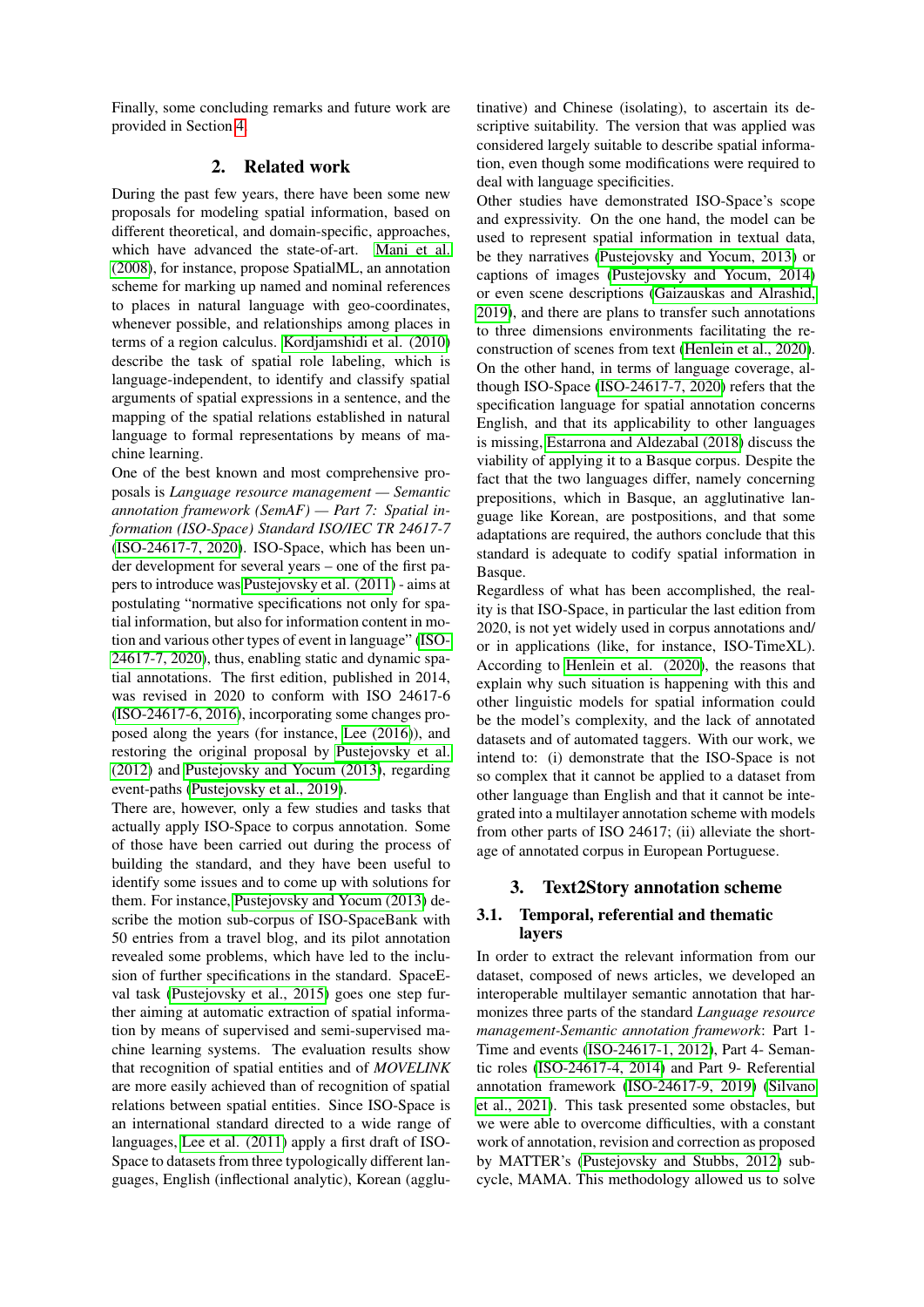problems and incongruities that were identified along the way. Furthermore, the use of BRAT [\(Stenetorp](#page-9-3) [et al., 2012\)](#page-9-3) as an annotation tool made it possible to update the scheme almost incrementally, maintaining, therefore, some of its parts, while erasing superfluous ones.

The first step was to model the types of structures as entity structures and link structures. The entity structures comprise events, times and participants, while the link structures incorporate the following links: *temporal, aspectual, subordination, objectal* and *semantic role*. Our model enables the annotation of an intricate network of relationships, because the different entity structures can be related among them by different types of link structures. For each structure type, subtypes were selected from the aforementioned parts of ISO-24617, rendering an annotation scheme with three layers: temporal, referential and thematic (semantic role labeling).

The temporal layer, based on ISO-24617-1, contains temporal information, and reconstructs the temporal sequencing of events, through the use of temporal links (*TLinks*). Despite following the standard, our scheme leaves out some tags and links that we considered unnecessary for the project's goal, that is, the construction of narratives' visualizations extracted from news [2](#page-2-1) . Thus, we adopted the tags for events (*EVENT*) and times (*TIMEX3*). The former is used to mark eventualities, in the form of verbs, nominalizations, adjectives, pronouns, predicative constructions or prepositional complements. The remaining information about the eventualities is given by the following attributes: *class, part of speech, tense, aspect, verb form, mood, modality* and *polarity*. These attributes have the same values that were established for the Italian, in ISO-24617- 1, with the exception of *mood*, to which we added the value *future*, and *modality*, complemented with the European Portuguese modal verbs *dever* (*must*), *poder* (*can*), *ter de* (*have to*) e *ser capaz de* (*be able to*). Regarding *TIMEX3* tag, we decided to keep the annotation scheme very simple, maintaining only two tags, relative to *type* (*date, time, duration, set*) and *value*, which refers to a specific value, manually inserted by the annotator, and two attributes, *temporal function*, to indicate that the *TIMEX3* expression corresponds to the *publication time*, and *anchor time*. Lastly, the extraction of the events timeline is accomplished by means of temporal links (*TLinks*), which represent relations between the events, events and times and between times. The aspectual and subordination links (*ALink* and *Slink*, respectively) encompass the pertinent aspectual and subordination information as proposed by ISO-24617-1.

The second layer refers to the identification and annotation of referential expressions, which, in Text2Story

project, are represented by named entities referring to participants in the narrative. Although overall ISO-24617-9 is followed, considering that the scheme is multilayer, in order to avoid repetitive information and an overly complex annotation work, we have selected only the relevant tags for our purposes. For the discourse entity structures, the attribute *lexical head* has the values *noun* or *pronoun*. For the referential expression structures, the attributes for *domain* and *involvement* were integrated. The former introduces information about *individuation*, with the values *set, individual or mass*, retrieved from ISO-24617-9, and *types*, with values taken from several named entity classification typologies (PER (person), ORG (organization), LOC (location), OBJ (object), NAT (nature), OTHER). The *involvement* specifies the involvement of the participants in the event, and has the values  $0, 1, > 1, \text{ all}$ or *undefined*, which were stipulated by us. Finally, with the purpose of representing nominal anaphora's mechanisms, we use the *objectal links* provided by ISO-24617-9, to identify the following relations: *objectal identity, part of, member of* and *referential disjunction*. The third annotation layer is relative to semantic role labeling, and is grounded on ISO-24617-4. In this case, we integrated in our framework thematic relations between event structures and participant structures.

# <span id="page-2-0"></span>3.2. Spatial layer

This section describes the process of adding a spatial layer using ISO 24617-7 to the annotation scheme described previously.

In a nutshell, ISO-Space, in accordance with the general principles of ISO 24617-6 [\(ISO-24617-6, 2016\)](#page-8-5), proposes the use of a set of entity structures, and a set of link structures, with attributes and values, which are employed to annotate spatial information. In ISO-Space, entity structures comprise participants, eventualities, and measures. Participant structures include two kinds of entities: (i) locational entities, such as places, paths (roads, rivers, etc.) and event-paths (motional trajectories), and (ii) non-locational entities that are involved in spatial relations. Eventuality structures include motion (i.e., events describing the displacement of an entity, or the change in some property or conformation of an object), and non-motion events. Measure structures provide quantitative information regarding some dimension of spatial entities or regarding some relation between spatial entities. As for link structures, they consist of four types: (i) qualitative spatial links, which express static relations between regions; (ii) orientational links, which express the spatial disposition or direction of an object; (iii) movement links, which relate an entity that moves to the trajectory that is being followed by that entity in the course of a motion event; and (iv) measure links, which connect an object to its measure. Measure structures and eventuality structures are always anchored in markables, i.e., word/expressions occurring in the

<span id="page-2-1"></span><sup>&</sup>lt;sup>2</sup>For a more detailed account about the choices and their justification related to the annotation scheme described in this subsection, see [Silvano et al. \(2021\)](#page-9-1).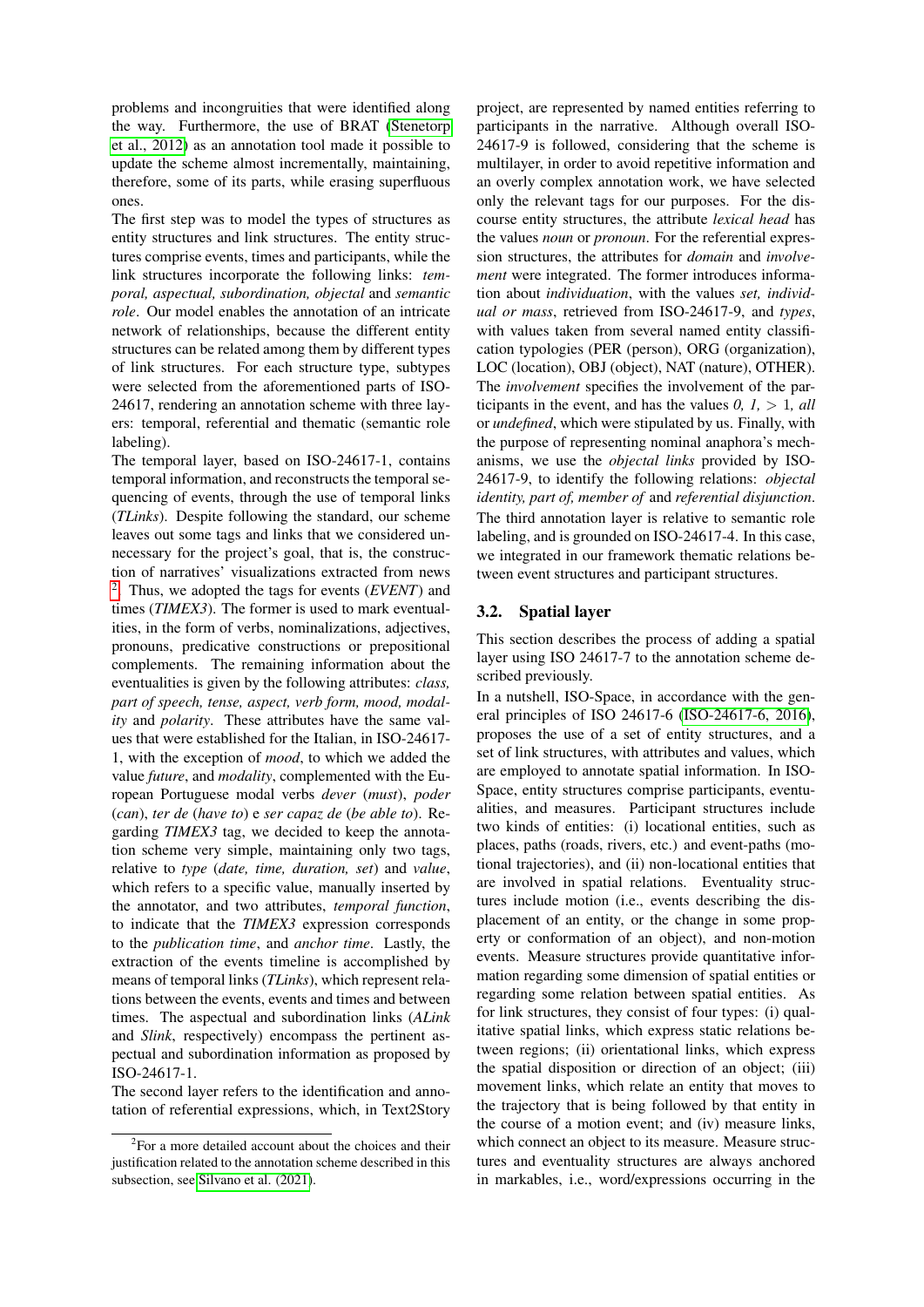text. However, participant structures are not always anchored in markables. In fact, ISO-Space (2020 version) proposes the use of "non-consuming" tags, i.e., tags without a markable, namely in the case of the entity structure *event-path*. As for link structures, they relate participant structures with each other.

From this ISO, we chose the following tags, attributes, and links: (i) for entities: *place, path, nonlocational spatial entity, spatial relation, motion and non-motional eventualities* and *measure*, leaving out *event-path*; (ii) for links: *qualitative spatial link, movement link*, and *measure link*, leaving out *orientational link*.

Starting with entities, the *non-locational spatial entity* is subsumed, in our annotation scheme, into the entity structure *participant*, which has several attributes for the tag *type* (cf. section [3.1;](#page-1-2) e.g. PER, ORG). There was no need to formally introduce the notion of *non-locational spatial entity* in the existing annotation scheme. Although *place* tag was already in the list of attributes of the tag *type* of the entity structure *participant*, according to ISO 24617-7 one needed to distinguish the different types of places. The solution that we implemented included, in the list of attributes of the tag *type* of *participant structure*, the attributes of *place type* stipulated by ISO 24617-7 that were relevant to annotate the news articles. The restricted set of attributes for *place type* that we decided to add to the list of participants *type* already present in our annotation scheme is the following: *Pl water*, *Pl celestial*, *Pl mountain*, *Pl civil*, *Pl country*, *Pl mount range*, *Pl capital*, *Pl region*, and *Pl state*. In fact, we merged participant structures types proposed by ISO 24617-7 with tags that were already part of our annotation scheme, and that came from ISO 24617-9. Example (1) illustrates a locative participant structure.

(1) o bairro da Pasteleira Nova the neighbourhood of-the Pasteleira Nova *the Pasteleira Nova neighbourhood*

participant: lexicalHead=noun; individuationDomain=individual; type=plCivil; involvement=1

As for *paths*, the option was not to give any attribute of the ISO 24617-7 and simply to insert *path* also as an attribute of the tag *type* of participants. Overall, the already existing participant entity structures were enriched with the specification of different types of locative participants. There was no need to create new entity structures for locative participants.

*Motions* and *non-motional eventualities* were also easily included in our annotation scheme, as there were already entity structures for events. Therefore, besides the existing tags and attributes of the event structure defined by ISO24617-1 (cf. figure [1\)](#page-5-0), we only added to the entity structure *event* the attribute *motion* with the tags *motion literal, motion fictive, motion intrChange* (inherited from the attribute *motionSense* of the tag *motion* in ISO 24617-7) and *non-motion*. These attributes allow us to distinguish changes in the location of the *Figure* (*motion literal*) and changes in the *Figure*'s configuration (*motion intrChange*), both of them corresponding to event-type situations, from most cases of fictive motion (*motion fictive*), which correspond to state-like eventualities. So, the different kinds of motion that are envisaged by ISO 24617-7 can be properly identified (as literal, fictive, or intrinsic change) and be opposed to all non-motional eventualities. We do not use any of the remaining attributes of the *motion* tag in ISO 24617-7 (for instance, *motionType* or *motionClass*), because such level of detailed information is not pertinent to our project's purposes, at least for the time being. Hence, for instance, all eventualities that receive the tag *motion* are interpreted as if there was a *motionClass=move*, that is, that specific eventuality is associated to a trajectory (or *event-path*) (being the subeventive structure underspecified; cf.[\(Pustejovsky,](#page-9-4) [2017\)](#page-9-4)). Example (2) illustrates an event structure.

(2) os camponeses saíam das lavras

the peasants were leaving from-the fields

*The peasants were leaving the fields*

saíam: event: class=state; eventType=state; pos=verb; tense=past; aspect=progressive; polarity=pos; movement=motionLiteral

Finally, in order to encompass all sorts of spatial information, it was required to add two entity structures to our annotation scheme: *spatial relations*, and *measures*. *Measures* was introduced to deal with measurement relations, most of them corresponding to distances. Following ISO 24617-7, the markables that are identified as measures are further manually annotated with information regarding *measure value*, *measure unit* and *measure modification* (whenever required). Example (3) represents a measure structure.

(3) uma faixa de proteção inferior a 250 metros a band of protection inferior to 250 meters *a protection zone under 250 meters* inferior a 250 metros: value=250; unit=metro; mod=inferior a

*Spatial relations* is associated with preposition and adverb-like markables. As defined by ISO 24617-7, this relation connects a *Figure* to a location or trajectory. *Spatial relation* in our annotation scheme only uses the tag *sRelation type*, with only two values: *topological* and *path defining*. Other values that are proposed by ISO 24617-7, namely *directional* and *topo-Directional*, appear to be unnecessary for different reasons. Regarding *Directional* value, it seems to be residual in the news texts that constitute our corpus. In fact, in the analysed news texts, there were no examples of directional prepositions, such as *em frente de* (*in front*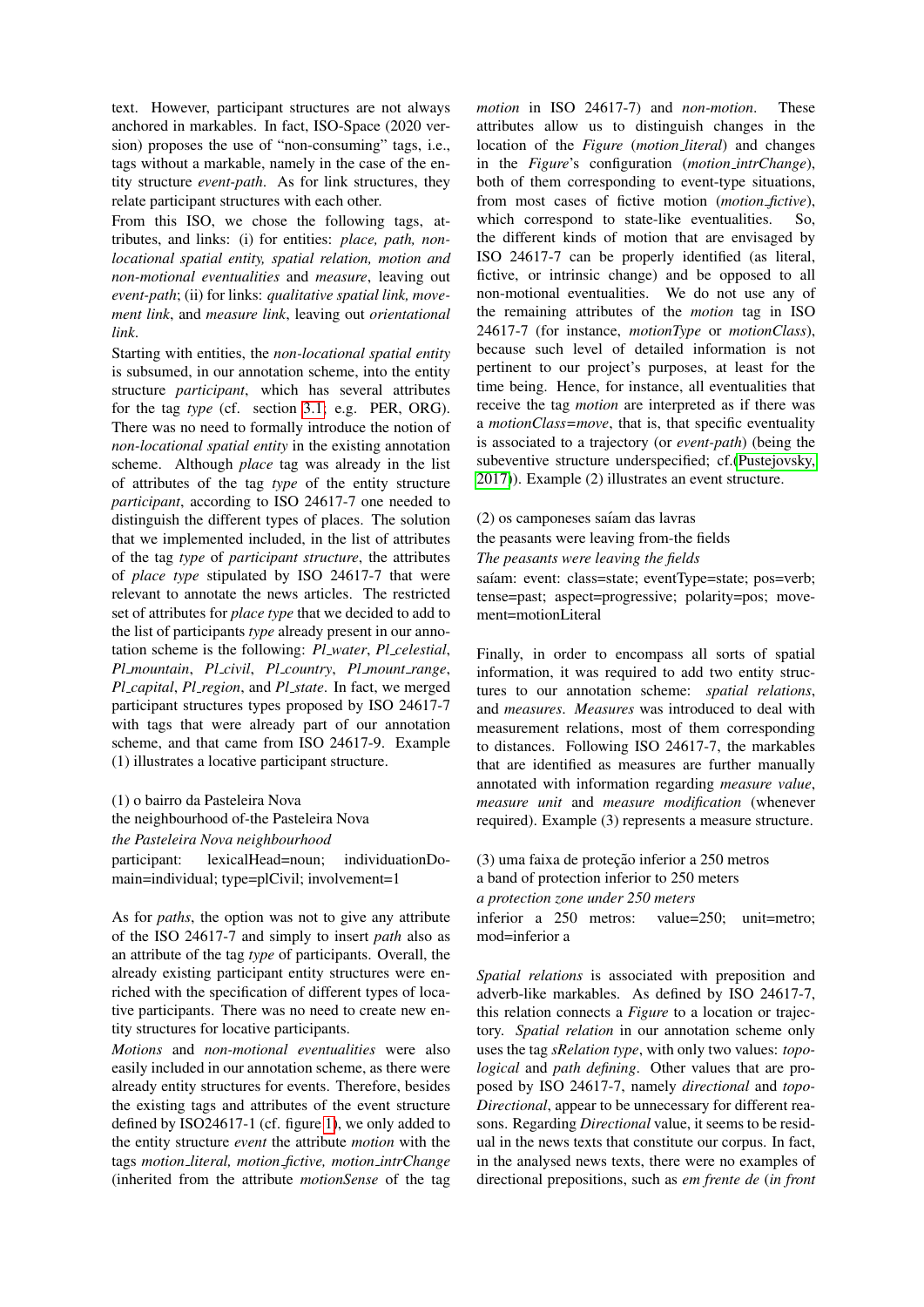*of*), which justifies our option of not using *directional spatial relations*, nor *orientational links*, for now. In our corpus, *spatial relations* are mainly of the *topological* type, performing a vague location, which typically corresponds to *disjunction of tangential proper part* and *non-tangential proper part*. With respect to *topo-Directional*, this *sRelation type* does not correspond to any specific preposition or adverb in European Portuguese. The English preposition *on*, which codifies this relation, in European Portuguese is translated as *em*, which subsumes English prepositions *in* and *on*. The *topological* value uses the nine attributes proposed by ISO 24617-7: *disconnected; externally connected; partial overlap; equal; tangential proper part; tangential proper part inverse; non-tangential proper part; non-tangential proper part inverse*; and *disjunction of tangential proper part* and *non-tangential proper part*. Nevertheless, the utility of using *tangential proper part inverse* or *non-tangential proper part inverse* is debatable, as the annotator can establish the relation from a participant structure A (the *Figure*) to a participant structure B (the *Ground*), or the other way round.

As for *path defining* value, we use the three attributes put forward by ISO 24617-7: *start*, *end* and *mids*. However, and this is a relevant adaptation of ISO 24617-7 to our annotation scheme, we have also merged the *goal defining* value with the attributes of the *path defining* value, so the tag *path defining* effectively has four attributes. The rationale for this option is related, for instance, to the fact that there is a frequently used preposition in European Portuguese, *para*, which can easily exhibit two readings: a mere directional reading (that can be translated by *towards*), and a goal reading (equivalent to English *to*). Accordingly, the preposition *para* can occur with both readings and, in most cases, the choice between the two is context-dependent. In other words, the goal preposition *para* easily allows also non-culminating readings, i.e., of canceling the event's culmination, when the Figure reaches the intended destination [\(Leal](#page-8-18) [et al., 2018\)](#page-8-18), contrary to other prepositions, such as *a* (*to*) and *ate´* (*up to*). Hence, in the presence of a sentence with *para*, it is easier for the annotator to mark this preposition with a *path-defining* value, with either the attribute *end*, or *goal-defining*. Example 4 represents a spatial relation structure.

(4) os camponeses saíam das lavras the peasants were leaving from-the fields *The peasants were leaving the fields* d(as): spatialRelation: pathDefining=start

An important difference between our annotation scheme and ISO 24617-7 is the absence of *event-path* in the entity structures. In fact, there is a basic incompatibility problem between ISO 24617-7 and our annotation scheme: the former proposes entity structures that do not correspond to markables, whereas the latter presupposes that all entity structures are always linked to markables in the text. In order to overcome this major incompatibility, and to be able to accommodate the notion of *event-path* within our annotation scheme, since *event-paths* have triggers that correspond to motion verbs, we use those verbs as markables for building event structures and we associate to those event structures the relevant links. We do not include, in these event structures, any of the attributes of the *event-path* tag, namely *eventPath start*, *eventPath end*, or *event-Path mids*, and, instead, we resort to link structures to fill in this information. Adopting this solution means not discarding completely the notion of *event-path*. In fact, we make use of some of the information codified in its attributes to represent the spatial information present in our corpus.

The main reason not to include non-consuming tags, and just annotate lexical material concerns limitations of BRAT, the annotation tool that we use. Although this may not be the most valid reason, the following is more compelling. As mentioned before, the current proposal aims at integrating a spatial layer into a multilayer annotation scheme, which harmonizes parts 1, 4 and 9 of ISO 24617. In all of these parts, tags have always markables. So, if we wanted ISO-Space to fit the existing annotation scheme, we had to exclude nonconsuming tags, at least at this stage of the project.

As far as the link structures are concerned, we deemed it best to use only three types: *qualitative spatial link, movement link*, and *measure link*. Since the information captured by the *orientational link* was not necessary to annotate our corpus, we discard it. The *qualitative spatial link* uses only two required attributes - *Figure* and *Ground*. The *relType* attribute, which is also required, is already present in the *spatial relation* structure. Accordingly, after the annotation of a markable with a *spatial relation* structure with a *topological* value, the annotator must connect that structure with a participant structure or an event structure by means of a *Figure* link, and with a (locative) participant structure by means of a *Ground* link. Example (5) illustrates the qualitative spatial links.

(5) Um homem de 20 anos foi detido pela PSP no bairro da Pasteleira Nova

A man of 20 years was arrested by-the PSP in-the neighbourhood of-the Pasteleira Nova

*A 20-year-old man has been arrested by the PSP in the Pasteleira Nova neighbourhood.*

QSLINK-Ground=n(o), o bairro da Pasteleira Nova QSLINK-Figure=n(o), detido

The *movement link* was substantially adapted because, as mentioned earlier, *event-paths* are not part of our annotation scheme. Therefore, we took the *moveLink* trigger as the markable from where different relations that correspond to different attributes of the tag *moveLink* are established. So, in the presence of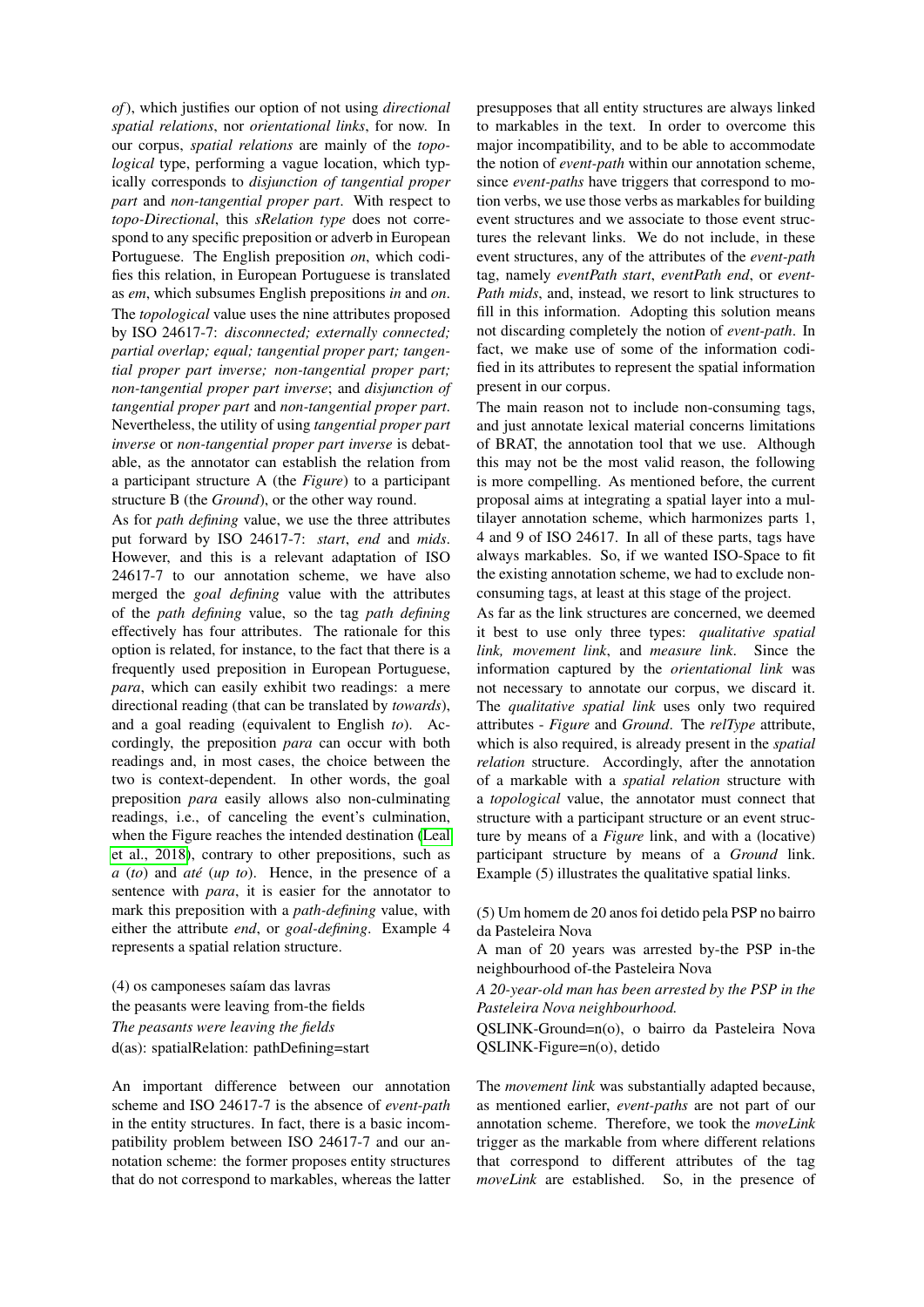an event structure tagged as *motion*, the annotator must connect that event structure: (i) to a participant structure by means of the *Figure* link (corresponding to the *moveLink figure*), (ii) to a spatial relation structure by means of the *spatialRelation* link, and (iii) to a (locative) participant structure with a *targetSpatialRelation* link (corresponding to the *moveLink ground*). These two links (*spatialRelation* link and *targetSpatialRelation* link) are not in ISO 24617-7. We added them to deal with the problem of not having the non-consuming tag *event-path*. The solution that we envisioned includes the following: the combination of (i) a markable that is a motion event with (ii) a participant that is a *Figure* of that event, (iii) a *spatial relation* that defines the initial, medial or final part of a trajectory, or just the direction of the motion, and (iv) the *Ground* of the spatial relation. Therefore, it is the combination of a motion event structure with a directional spatial relation and its *Ground* that functions as a substitute of the *event-path* notion of ISO 24617-7. Once again, this approach allow us to keep part of the information represented by this entity structure. In (6), we exemplify this solution.

(6) os camponeses saíam das lavras the peasants were leaving from-the fields *The peasants were leaving the fields.* moveLink: figure=saíam, os camponeses moveLink: spatialRelation=saíam, d(as) moveLink: targetSpatial-

Relation= saíam, as lavras

Finally, the measure link uses the *relType* attributes (*distance, length, width, height* and *generalDimension*) and it connects an event structure or a participant structure to a measure structure by a *Ground* link (following ISO 24617-7, as "entities to which the measure value applies"). Example (7) shows how this annotation is performed.

 $(7)$  uma faixa de proteção inferior a 250 metros a band of protection inferior to 250 meters. *A protection zone under 250 meters.* MLINK-Width=inferior a 250 metros, uma faixa de proteção

Figure [1](#page-5-0) illustrates our annotation scheme. In what follows, we show how Text2Story annotation scheme can be applied to represent the interpretation of example (8).

(8) Um homem de 20 anos foi detido pela PSP no [3](#page-5-1) bairro da Pasteleira Nova

A man of 20 years was arrested by-the PSP in-the neighbourhood of-the Pasteleira Nova

*A 20-year-old man has been arrested by the PSP in the Pasteleira Nova neighbourhood.*



<span id="page-5-0"></span>Figure 1: Text2Story multilayer annotation scheme.

#### STRUCTURES

um homem de 20 anos: participant: lexicalHead=noun; individuationDomain=individual; type=per; involvement=1

a PSP: participant: lexicalHead=noun; individuation-Domain=individual; type=org; involvement=1

o bairro da Pasteleira Nova: participant: lexicalHead=noun; individuationDomain=individual; type=plCivil; involvement=1

detido: event: class=occurrence; eventType=transition; pos=verb; tense=past; aspect=perfective; polarity=pos; movement=nonMotion

n: spatialRelation: topological=disjunction-TTP-NTTP

# LINKS

QSLINK-ground=n, o bairro da Pasteleira Nova QSLINK-figure=n, detido SR-patient=detido, um homem SR-agent=detido, a PSP

From Example 8, it is possible to build a Discourse Representation Structure (DRS) as depicted in Figure [2.](#page-6-1) The event is described as a First Order Logic formula. The participants and spatial relations are represented as constants. Using this kind of notation makes it possible to reason over the events formulas, which is useful, for instance, to infer new relations between such elements. The Brat2Viz tool [\(Amorim et al., 2021\)](#page-8-19) employed DRS as an intermediate language to aid in building a visual representation of the narrative components. The input of this tool is a human annotation text file, then a corresponding DRS is generated, and finally, a visual representation of the annotation is produced.

<span id="page-5-1"></span><sup>3</sup> In this example, the preposition *em* contracts with the definite article, as it happens frequently in Portuguese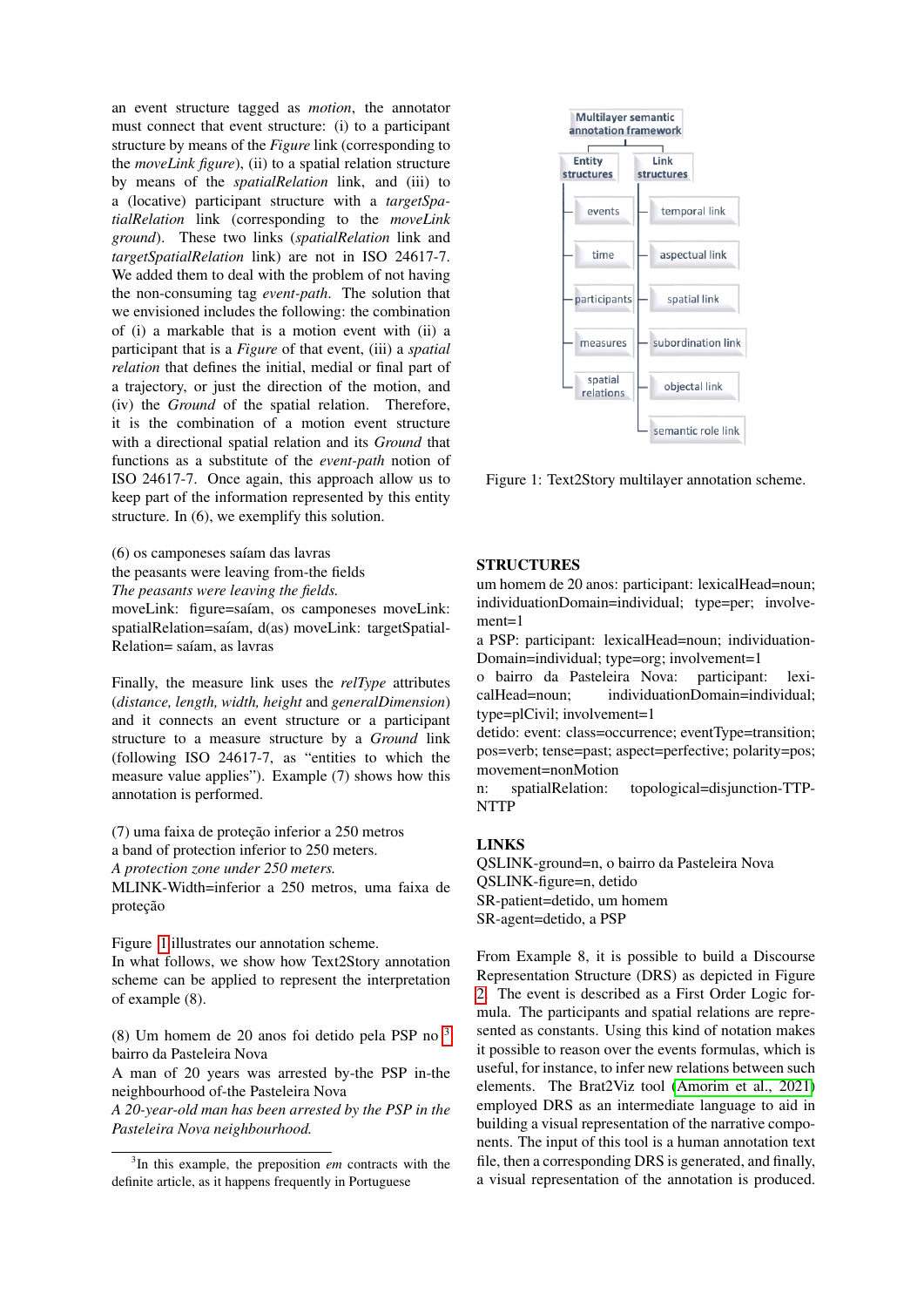

Figure 2: DRS text built from the annotation of example 8

<span id="page-6-1"></span>

<span id="page-6-2"></span>Figure 3: Message Sequence Chart for example (8)

Brat2Viz uses the Message Sequence Chart (MSC) diagram to represent the annotations, as in Figure [3.](#page-6-2)

Currently, in Text2Story project, the only options for the visualization of the annotation are either (MSC), or knowledge graphs (KG). A foreseen follow-up of this project is the improvement of visualization methods, namely with Venn diagrams and flowcharts. Both will put the events as the narrative element to follow in a timeline. In an MSC, participants are the elements in a timeline of events, and in a KG there is no timeline. Arranging the events in sequence to follow in a diagram also helps the reader to get a better perception of their relative position in the timeline.

At the moment, we are mainly concerned with defining a sound and comprehensive annotation scheme that can deal with the semantic content of news texts in a way that can be used in the development of visualization algorithms. As we are finishing up the annotation scheme, no inter-annotator agreement tasks were performed yet.

To sum up, the introduction of a spatial annotation level in our annotation scheme involved, in addition to the inclusion of some spatial-specific entity structures and link structures, the modification of pre-existing entity structures: (i) the participant structure attribute *type* was enriched with a value *path*, which corresponds

to the notion of spatial entity *path* in ISO-Space, and with most of the values of the *placeType* attribute of the tag *place* of ISO-space; (ii) event structures were enriched with the attribute *motionSense* from the *motion* tag of ISO-Space. Simultaneously, the integration of the spatial layer enabled the removal of some (redundant) semantic role links, those that bear spatial nature: *location*, *initialLocation*, *finalLocation*, *path* and *distance*. In fact, as expected, spatial annotation was substantially improved with the replacement of locative semantic roles with spatial-specific annotation. For instance, there is now the possibility of expressing different relations that were previously included in the semantic role of *finalLocation*. They can now be marked as *end* or *goalDefining*, which gives rise to different entailments concerning the Figure's location at the end of the event. Additionally, measure structures and links can be utilized for a better characterization of participants: the semantic role link *amount* can was replaced by measure structures and links, with more information concerning *type, value* and *modification*, and with the possibility of being used not only to link a participant to an event, but also to describe a participant (cf. example (3) and (7)).

## <span id="page-6-0"></span>3.3. Some problems

In this section, we pinpoint some shortcomings of the implementation of ISO-Space to our annotation scheme.

As already stated, some problems arose when trying to combine ISO 24617-7 with our annotation scheme, which resulted from the harmonization of parts 1, 4 and 9 of ISO 24617. One of the major problems that we encountered was the incompatibility between the existence of "non-consuming" tags in ISO 24617-7 and our project's principle of annotating only lexical material occurring in text (also a principle of parts 1, 4 and 9 of ISO 24617), evidenced by the *event-path* issue that we discussed before. A similar issue is related to a very frequent structure in our corpus exemplified in (9).

(9) O caso deu-se na freguesia de Refogos de Basto, concelho de Cabeceiras de Basto, distrito de Braga.

The case happened-itself in-the parish of Refogos de Basto, municipality of Cabeceiras de Basto, district of Braga.

*The case took place in the parish of Refogos de Basto, municipality of Cabeceiras de Basto, district of Braga.*

In order to conduct spatial annotation, the annotator tags the spatial location of *the case* in a place called *Regofos de Basto*. That spatial location is expressed by the preposition *em* (*in*), heading the PP *na freguesia de Refogos de Basto*. The journalist adds further information about that place, as it is often done when the place in question is not part of the speakers "common knowledge". Typically, the journalist expands the sentence with appositive modifiers locating it in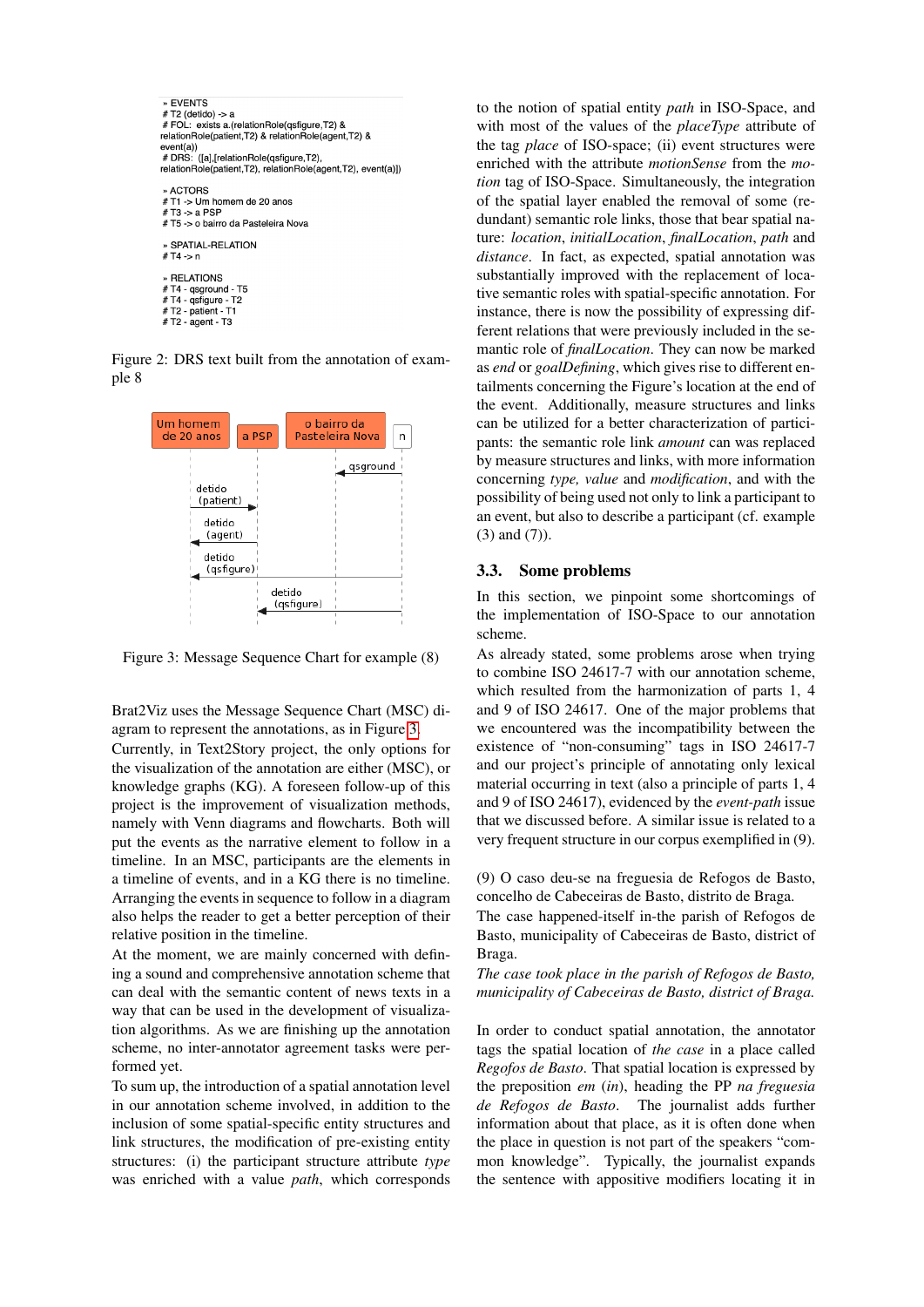a bigger (and more well-known) location. In some cases, those appositive phrases correspond to PPs headed by *em* (*in*). However, in most cases, as in (9), the preposition is absent (*concelho de Cabeceiras de Basto* and *distrito de Braga*). This poses a challenge to our annotation scheme, because a preposition (or an adverb) is obligatory to mark the spatial relation. The solution that we implemented was the following. Firstly, as our annotation scheme has different levels of annotation, and since one of those levels is the referential level, we can connect *na freguesia de Refogos de Basto*, annotated as a participant of the type *placeCivil*, to the participant *concelho de Cabeceiras de Basto*, also a participant of the type *placeCivil*, by means of a *partOf* objectal relation. The same sort of connection can be established between the participant *concelho de Cabeceiras de Basto* and the participant *distrito de Braga*, of the type *placeCivil*, as well. Secondly, since all cases of locations without preposition correspond to places that are a part of other locations, we decided to insert an inference rule in the DRS, which acts as an intermediate language to generate visualizations (cf. section [3.3\)](#page-6-0). This inference rule (cf. (10)) states that whenever two locative participants are connected by a *partOf* relation, there is a topological spatial relation with the value *IN* (as defined by ISO 24617-7) that takes the first location in the text as its *Figure* and the second location as its *Ground*.

(10)

# $\forall x \forall y (LOCALION x \land LOCATION y$  $\wedge$  PART\_OF  $x, y$ )  $\rightarrow \exists z$  $(SPATHL - RELATION IN z \wedge FIGURE x, y)$  $\wedge$  GROUND  $y, z)$

In the process of harmonizing the different parts of ISO 24617, we have also observed some incongruities when we compare the parts of ISO 24617 that we used in our framework. We have already referred to one of them: the existence of non-consuming tags in ISO-Space, namely the *event-path* tag, contrary to happens in the other relevant parts. There are also some differences between the aforementioned parts of ISO 24617 regarding the level of granularity required to annotate the same type of entities, namely eventualities. As a matter of fact, ISO 24617-1 has only three values for the attribute *type* of event structure: *state*, *process*, and *transition*. However, in ISO-Space, the attribute *motionClass* of the *motion* tag has several values (*move*, *moveExternal*, *moveInternal*, *leave*, *reach*, *cross*, *detach*, *hit*, *follow*, *deviate*, and *stay*), which are related to the different subevent structures, and their consequences regarding the location of the *Figure*. Motion events are not the only ones exhibiting subevent structure, so it would maybe be congruent if ISO 24617- 1 also contemplated a similar proposal of subeventive analysis for non-motion eventualities.

A final remark concerning ISO-Space more practical matters. This document could benefit (in clarity) if more definitions and examples were given regarding attributes and values. In fact, the scarcity of examples, together with the fact that they are all in English, poses some challenges when one tries to use it in the annotation of texts in languages that differ from English in distinct (and, sometimes, understudied) aspects.

### 4. Conclusion and Future Work

<span id="page-7-0"></span>Representing and extracting information from texts is a challenging task. In our project, we aim to create visualizations from information extracted from news texts. To do so, we initially designed a multilayer annotation scheme comprising three levels of annotation (times and events, participants, and semantic roles) combining three parts of ISO SemAF (ISO-24617-1; ISO-24617- 4; and ISO-24617-9). In this paper, we describe the efforts of improving our annotation scheme with spatial information by adding a fourth layer of annotation that uses ISO-Space [\(ISO-24617-7, 2020\)](#page-8-2). To achieve a coherent annotation architecture, we had to select tags, attributes and values from ISO-Space that were relevant to the project's purposes, and to insert them into the pre-existing annotation scheme. This required not only adapting some of the proposals of ISO-Space, but also deleting and/or adjusting some of the tags/attributes of the first version of our annotation scheme.

Despite the fact that we discarded at this stage some of the ISO-Space tags and attributes (eg. type of motion), because either our dataset or annotation scheme did not require them, or because we needed to alleviate the annotation load within a four layer framework, overall the annotation as is performs in a satisfactory manner, being able to represent the pertinent information from our dataset.

In the future, it is our intention to validate Text2Story annotation scheme by using inter-annotator agreement and by generating different types of visualizations from narratives. Furthermore, more spatial information will be considered to enable the mapping of the locations referred in the texts to maps. This task will require adding more attributes to the *placeType*, such as *place latLong*. We will also conduct a detailed study about the specificities of European Portuguese regarding the expression of spatial information and assess to what extent ISO-Space can account for their representation. Since we recognize that the expressive power of ISO-Space goes beyond the annotation of news texts to extract where actions happen, we plan as well to expand the initial corpus of Text2Story project to encompass pre-processed texts that include a large array of spatial relations (for instance, texts depicting places, or travel descriptions), which will allow us to test all potentialities of ISO-Space.

# 5. Acknowledgements

This research is funded by the ERDF – European Regional Development Fund through the North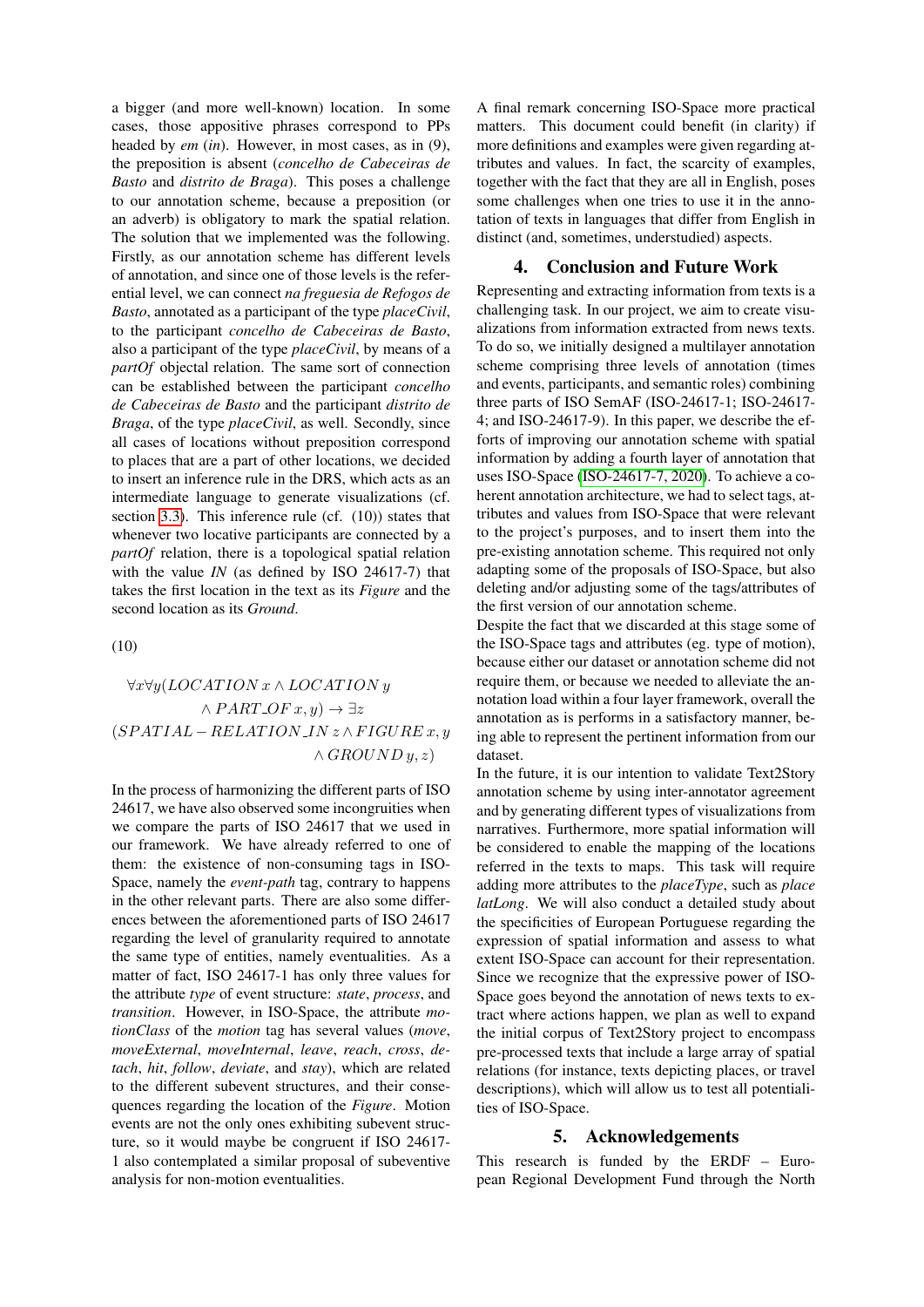Portugal Regional Operational Programme (NORTE 2020), under the PORTUGAL 2020 and by National Funds through the Portuguese funding agency, FCT - Fundação para a Ciência e a Tecnologia within project PTDC/CCI-COM/31857/2017 (NORTE-01- 0145-FEDER-03185).

# 6. Bibliographical References

- <span id="page-8-19"></span>Amorim, E., Ribeiro, A., Cantante, I., Jorge, A., Santana, B., Nunes, S., Silvano, M. d. P., Leal, A., and Campos, R. (2021). Brat2viz: a tool and pipeline for visualizing narratives from annotated texts. In *Proceedings of Text2Story-Fourth Workshop on Narrative Extraction From Texts held in conjunction with the 43rd European Conference on Information Retrieval (ECIR 2021)*.
- <span id="page-8-13"></span>Estarrona, A. and Aldezabal, I. (2018). Towards a Spatial Annotation Scheme for Basque based on ISO-Space. In Francesco Mambrini, et al., editors, *Proceedings of the Second Workshop on Corpus-Based Research in the Humanities (CRH-2)*, pages 13–21. Gerastree Proceedings, GTP 1, Dept. of Geoinformation, TU Wien.
- <span id="page-8-11"></span>Gaizauskas, R. and Alrashid, T. (2019). SceneML: A Proposal for Annotating Scenes in Narrative Text. In Harry Bunt, editor, *Proceedings of the 15th Joint ACL - ISO Workshop on Interoperable Semantic Annotation (ISA-15)*, pages 13–21.
- <span id="page-8-3"></span>Gritta, M., Pilehvar, M. T., and Collier, N. (2018). Which Melbourne? Augmenting Geocoding with Maps. In *Proceedings of the 56th Annual Meeting of the Association for Computational Linguistics (Volume 1: Long Papers)*, pages 1285–1296, Melbourne, Australia, July. Association for Computational Linguistics.
- <span id="page-8-12"></span>Henlein, A., Abrami, G., Kett, A., and Mehler, A. (2020). Transfer of ISOSpace into a 3D Environment for Annotations and Applications. In *16th Joint ACL - ISO Workshop on Interoperable Semantic Annotation PROCEEDINGS*, pages 32–35, Marseille, May. European Language Resources Association.
- <span id="page-8-14"></span>ISO-24617-1. (2012). Language resource management- semantic annotation framework (semaf) - part 1: Time and events (semaf-time, iso-timeml). Standard, Geneva, CH.
- <span id="page-8-15"></span>ISO-24617-4. (2014). Language resource management- semantic annotation framework (semaf) - part 4: Semantic roles (semaf-sr). Standard, Geneva, CH.
- <span id="page-8-5"></span>ISO-24617-6. (2016). Language resource management- semantic annotation framework (semaf) - part 6:principles of semantic annotation (semaf principles). Standard, Geneva, CH.
- <span id="page-8-2"></span>ISO-24617-7. (2020). Language resource management-semantic annotation framework (semaf) - part 7: Spatial information. Standard, Geneva, CH.
- <span id="page-8-16"></span>ISO-24617-9. (2019). Language resource management- semantic annotation framework (semaf) - - part 9: Reference annotation framework (raf). Standard, Geneva, CH.
- <span id="page-8-0"></span>Kordjamshidi, P., Van Otterlo, M., and Moens, M.-F. (2010). Spatial Role Labeling: Task Definition and Annotation Scheme. In *Proceedings of the Seventh International Conference on Language Resources and Evaluation (LREC'10)*, Valletta, Malta, May. European Language Resources Association (ELRA).
- <span id="page-8-18"></span>Leal, A., Oliveira, F., and Silvano, P. (2018). Movimento ascendente e descendente em português europeu: os casos dos verbos subir e descer. In *Para Óscar Lopes: Estudos de Linguística*, pages 99–114. Afrontamento.
- <span id="page-8-9"></span>Lee, K., Fang, A. C., and Pustejovsky, J. (2011). Multilingual verification of the annotation scheme isospace. In *2011 IEEE Fifth International Conference on Semantic Computing*, pages 449–458.
- <span id="page-8-6"></span>Lee, K. (2016). An abstract syntax for ISO-Space with its ¡moveLink¿ reformulated. In Harry Bunt, editor, *Proceedings of the LREC 2016 Workshop, 12th Joint ACL–ISO Workshop on Interoperable Semantic Annotation (isa-12)*, pages 28–37. Association for Computational Linguistics.
- <span id="page-8-1"></span>Mani, I., Hitzeman, J., Richer, J., Harris, D., Quimby, R., and Wellner, B. (2008). SpatialML: Annotation Scheme, Corpora, and Tools. In *Proceedings of the Sixth International Conference on Language Resources and Evaluation (LREC'08)*, Marrakech, Morocco, May. European Language Resources Association (ELRA).
- <span id="page-8-17"></span>Pustejovsky, J. and Stubbs, A. (2012). *Natural Language Annotation for Machine Learning - a Guide to Corpus-Building for Applications*. O'Reilly.
- <span id="page-8-8"></span>Pustejovsky, J. and Yocum, Z. (2013). Capturing motion in iso-spacebank. In *ACL 2013*.
- <span id="page-8-10"></span>Pustejovsky, J. and Yocum, Z. (2014). Image Annotation with ISO-Space: Distinguishing Content from Structure. In *Proceedings of the Ninth International Conference on Language Resources and Evaluation (LREC'14)*, pages 426–431, Reykjavik, Iceland, May. European Language Resources Association (ELRA).
- <span id="page-8-4"></span>Pustejovsky, J., Moszkowics, J., and Verhagen, M. (2011). ISO-Space: The Annotation of Spatial Information in Language. In *Proceedings of the Sixth Joint ISO - ACL SIGSEM Workshop on Interoperable Semantic Annotation*, pages 1–9. Association for Computational Linguistics.
- <span id="page-8-7"></span>Pustejovsky, J., Moszkowics, J., and Verhagen, M. (2012). The current status of ISO-Space. In Harry Bunt, editor, *Proceedings of the Seventh Joint ACL–ISO Workshop on Interoperable Semantic Annotation (ISA-7), SRSL3 Workshop on Semantic Representation for Spoken Language, and I2MRT Workshop on Multimodal Resources and Tools*, pages 23– 30.